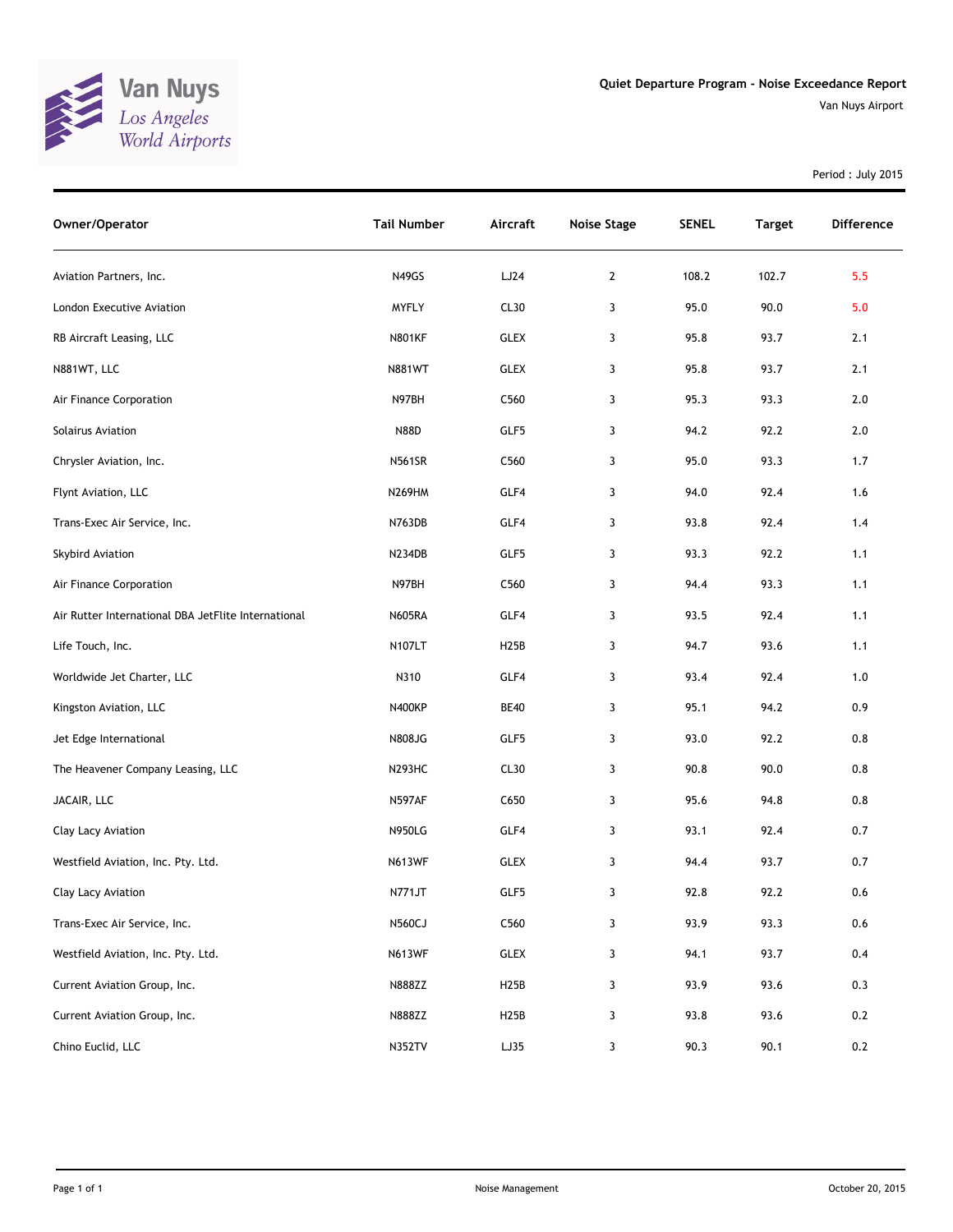

Period : July 2015

| Date/Time     | Owner/Operator                                         | <b>Tail Number</b> | Aircraft         | Noise Stage  | <b>SENEL</b> | <b>Target</b> | <b>Difference</b> |
|---------------|--------------------------------------------------------|--------------------|------------------|--------------|--------------|---------------|-------------------|
| 7/02/15 10:04 | Worldwide Jet Charter, LLC                             | N310               | GLF4             | 3            | 93.4         | 92.4          | 1.0               |
| 7/02/15 20:32 | Skybird Aviation                                       | N234DB             | GLF5             | 3            | 93.3         | 92.2          | 1.1               |
| 7/03/15 9:15  | Current Aviation Group, Inc.                           | N888ZZ             | H25B             | 3            | 93.8         | 93.6          | 0.2               |
| 7/03/15 9:26  | Air Finance Corporation                                | N97BH              | C <sub>560</sub> | 3            | 94.4         | 93.3          | 1.1               |
| 7/05/15 10:04 | Air Finance Corporation                                | N97BH              | C <sub>560</sub> | 3            | 95.3         | 93.3          | 2.0               |
| 7/09/15 20:03 | Westfield Aviation, Inc. Pty. Ltd.                     | <b>N613WF</b>      | <b>GLEX</b>      | 3            | 94.1         | 93.7          | 0.4               |
| 7/11/15 12:11 | Chino Euclid, LLC                                      | <b>N352TV</b>      | LJ35             | 3            | 90.3         | 90.1          | 0.2               |
| 7/11/15 19:49 | Clay Lacy Aviation                                     | N771JT             | GLF5             | 3            | 92.8         | 92.2          | 0.6               |
| 7/12/15 7:32  | Trans-Exec Air Service, Inc.                           | <b>N560CJ</b>      | C560             | 3            | 93.9         | 93.3          | 0.6               |
| 7/12/15 13:41 | Current Aviation Group, Inc.                           | N888ZZ             | H25B             | 3            | 93.9         | 93.6          | 0.3               |
| 7/13/15 20:06 | London Executive Aviation                              | <b>MYFLY</b>       | CL30             | 3            | 95.0         | 90.0          | 5.0               |
| 7/14/15 6:11  | Jet Edge International                                 | <b>N808JG</b>      | GLF5             | 3            | 93.0         | 92.2          | 0.8               |
| 7/15/15 17:21 | RB Aircraft Leasing, LLC                               | <b>N801KF</b>      | <b>GLEX</b>      | 3            | 95.8         | 93.7          | 2.1               |
| 7/18/15 20:04 | Kingston Aviation, LLC                                 | <b>N400KP</b>      | <b>BE40</b>      | 3            | 95.1         | 94.2          | 0.9               |
| 7/20/15 10:53 | Clay Lacy Aviation                                     | <b>N950LG</b>      | GLF4             | 3            | 93.1         | 92.4          | 0.7               |
| 7/22/15 5:10  | Trans-Exec Air Service, Inc.                           | N763DB             | GLF4             | 3            | 93.8         | 92.4          | 1.4               |
| 7/22/15 12:30 | Solairus Aviation                                      | <b>N88D</b>        | GLF5             | 3            | 94.2         | 92.2          | 2.0               |
| 7/24/15 14:41 | The Heavener Company Leasing, LLC                      | N293HC             | CL30             | 3            | 90.8         | 90.0          | 0.8               |
| 7/25/15 11:02 | Flynt Aviation, LLC                                    | <b>N269HM</b>      | GLF4             | 3            | 94.0         | 92.4          | 1.6               |
| 7/26/15 12:30 | Westfield Aviation, Inc. Pty. Ltd.                     | <b>N613WF</b>      | <b>GLEX</b>      | 3            | 94.4         | 93.7          | 0.7               |
| 7/26/15 18:30 | Air Rutter International DBA JetFlite<br>International | <b>N605RA</b>      | GLF4             | 3            | 93.5         | 92.4          | 1.1               |
| 7/27/15 10:46 | Chrysler Aviation, Inc.                                | <b>N561SR</b>      | C <sub>560</sub> | 3            | 95.0         | 93.3          | 1.7               |
| 7/27/15 17:29 | Life Touch, Inc.                                       | <b>N107LT</b>      | <b>H25B</b>      | 3            | 94.7         | 93.6          | 1.1               |
| 7/28/15 10:35 | Aviation Partners, Inc.                                | N49GS              | LJ24             | $\mathbf{2}$ | 108.2        | 102.7         | 5.5               |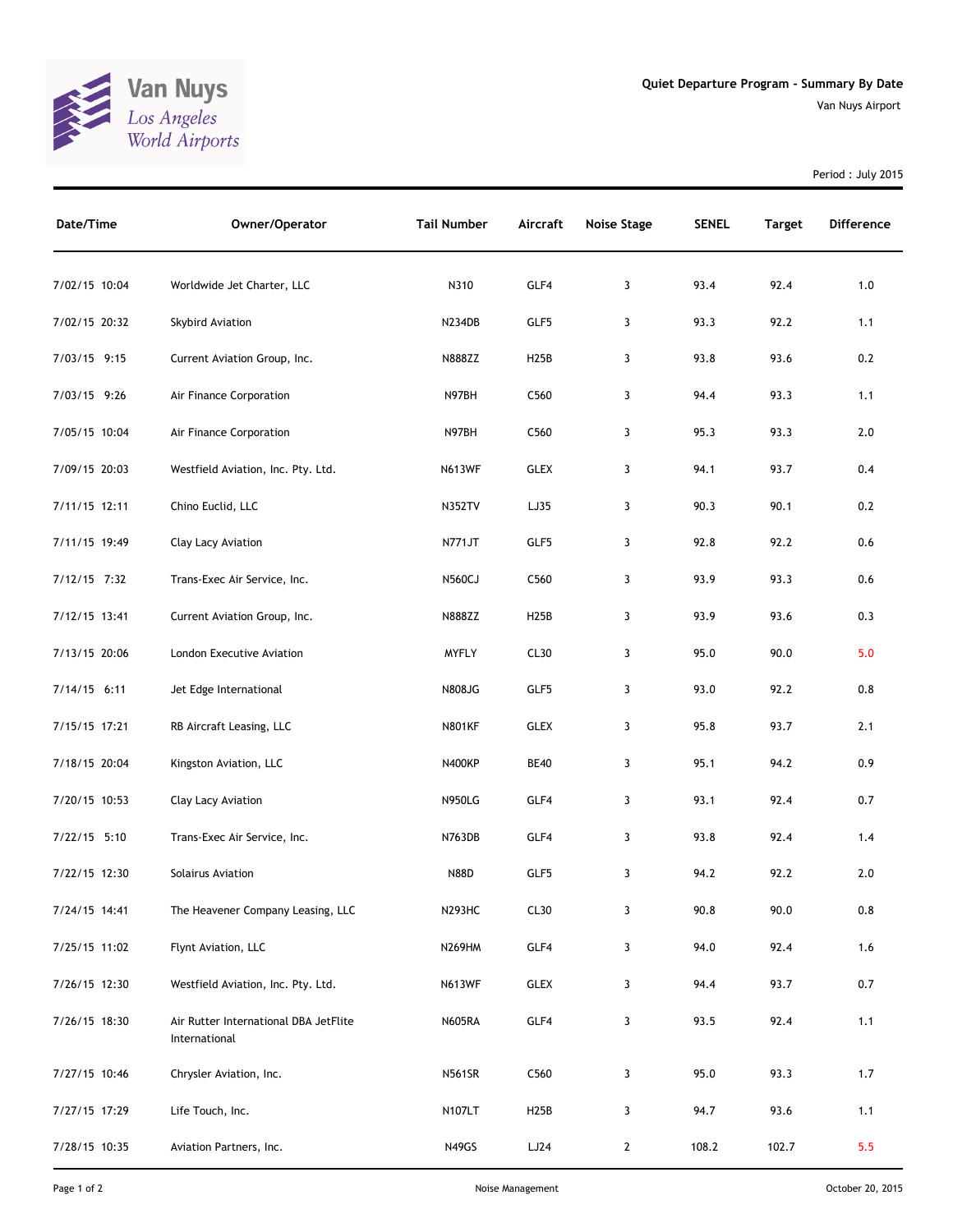

## Period : July 2015

| Date/Time     | Owner/Operator | <b>Tail Number</b> | Aircraft    | Noise Stage | <b>SENEL</b> | <b>Target</b> | <b>Difference</b> |
|---------------|----------------|--------------------|-------------|-------------|--------------|---------------|-------------------|
| 7/28/15 20:28 | N881WT, LLC    | <b>N881WT</b>      | <b>GLEX</b> |             | 95.8         | 93.7          | 2.1               |
| 7/30/15 10:54 | JACAIR, LLC    | <b>N597AF</b>      | C650        |             | 95.6         | 94.8          | 0.8               |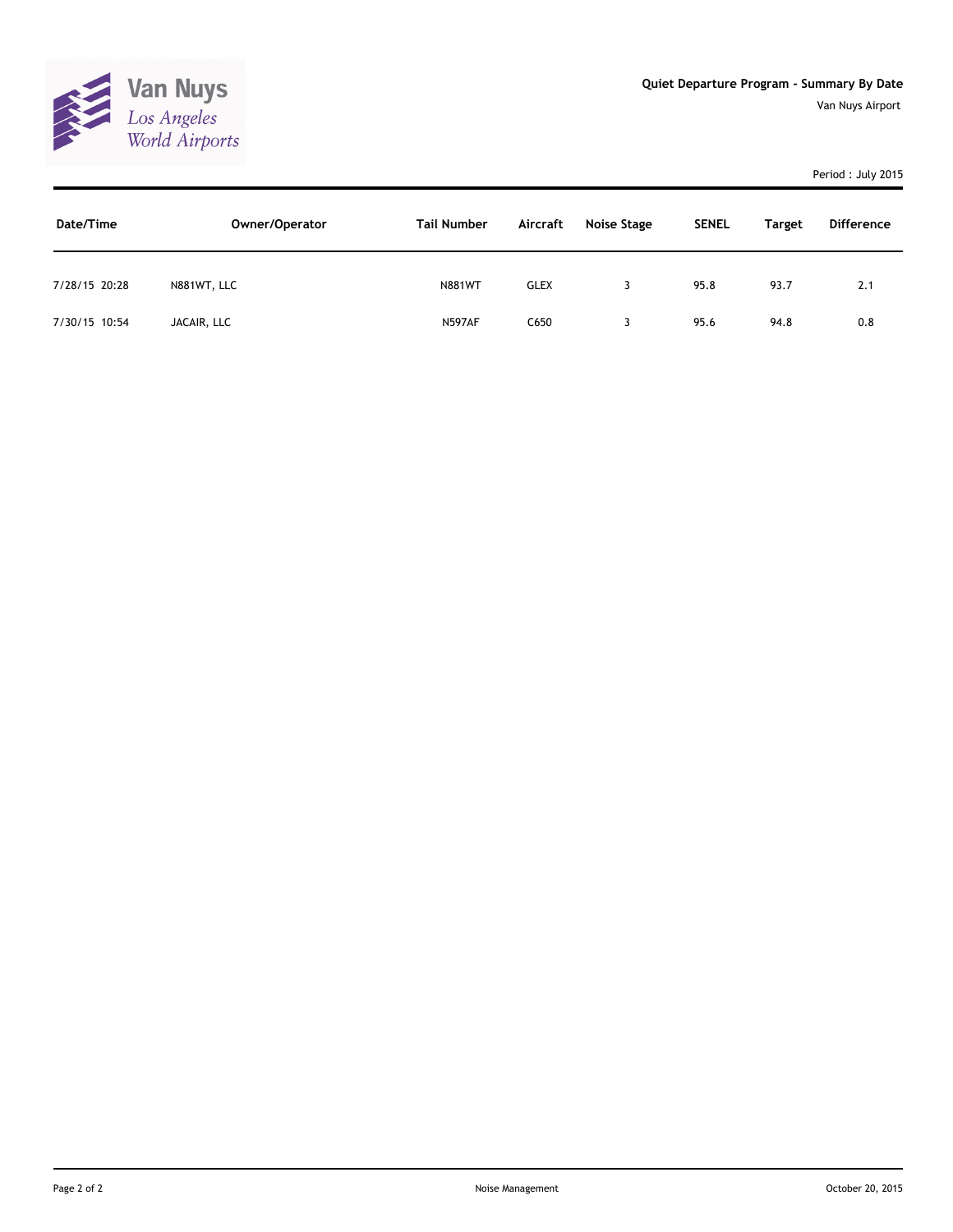

Period : July 2015

| Owner/Operator                                      | <b>Departures Exceeding</b><br><b>Target Noise Level</b> | <b>Total Southbound</b><br><b>Jet Departures</b> |
|-----------------------------------------------------|----------------------------------------------------------|--------------------------------------------------|
| Air Finance Corporation                             | 2                                                        | 3                                                |
| Westfield Aviation, Inc. Pty. Ltd.                  | $\mathbf{2}$                                             | 4                                                |
| Current Aviation Group, Inc.                        | 2                                                        | 14                                               |
| Trans-Exec Air Service, Inc.                        | 2                                                        | 39                                               |
| Clay Lacy Aviation                                  | $\mathbf{2}$                                             | 146                                              |
| Aviation Partners, Inc.                             | $\mathbf{1}$                                             | $\mathbf{1}$                                     |
| Chino Euclid, LLC                                   | 1                                                        | 1                                                |
| JACAIR, LLC                                         |                                                          |                                                  |
| Life Touch, Inc.                                    |                                                          |                                                  |
| London Executive Aviation                           |                                                          |                                                  |
| Flynt Aviation, LLC                                 |                                                          | 2                                                |
| N881WT, LLC                                         |                                                          | 2                                                |
| RB Aircraft Leasing, LLC                            |                                                          | 3                                                |
| Air Rutter International DBA JetFlite International |                                                          | 5                                                |
| The Heavener Company Leasing, LLC                   |                                                          | 5                                                |
| Skybird Aviation                                    |                                                          | 7                                                |
| Solairus Aviation                                   |                                                          | 7                                                |
| Kingston Aviation, LLC                              |                                                          | 9                                                |
| Worldwide Jet Charter, LLC                          |                                                          | 22                                               |
| Chrysler Aviation, Inc.                             |                                                          | 40                                               |
| Jet Edge International                              | 1                                                        | 69                                               |
| 0448 LLC                                            | 0                                                        | $\mathbf{1}$                                     |
| 598TB LLC                                           | 0                                                        | 1                                                |
| Aero Way, Inc.                                      | 0                                                        |                                                  |
| Aero-Jet Aviation, Inc.                             | 0                                                        |                                                  |
| Aerometro, LLC                                      | 0                                                        |                                                  |
| AeroSolutions Group, Inc                            | 0                                                        |                                                  |
| AG Spanos Jet Center, Inc.                          | 0                                                        |                                                  |
| Air Bear, Inc.                                      | 0                                                        |                                                  |
| Airbill, Inc.                                       | 0                                                        |                                                  |
| Aircraft Guaranty Corporation                       | 0                                                        | 1                                                |
| AIRKRAFT ONE TRUST                                  | 0                                                        |                                                  |
| Airmed International                                | 0                                                        |                                                  |
| ALG TRANSPORTATION INC TRUSTEE                      | 0                                                        |                                                  |
| ALPHA BRAVO LEASING LLC                             | 0                                                        | 1                                                |
| ALTEN CONSULTING LLC                                | 0                                                        | 1                                                |
| Alticor, Inc.                                       | 0                                                        |                                                  |
| Amgen Inc.                                          | 0                                                        |                                                  |
| Amigos Ventures, LLC                                | 0                                                        | 1                                                |
| ARC REAL ESTATE PARTNERS LLC                        | 0                                                        | 1                                                |

The Van Nuys Airport Fly Friendly - Quiet Departure Program asks that operators of jet aircraft use manufacturer's or NBAA quiet departure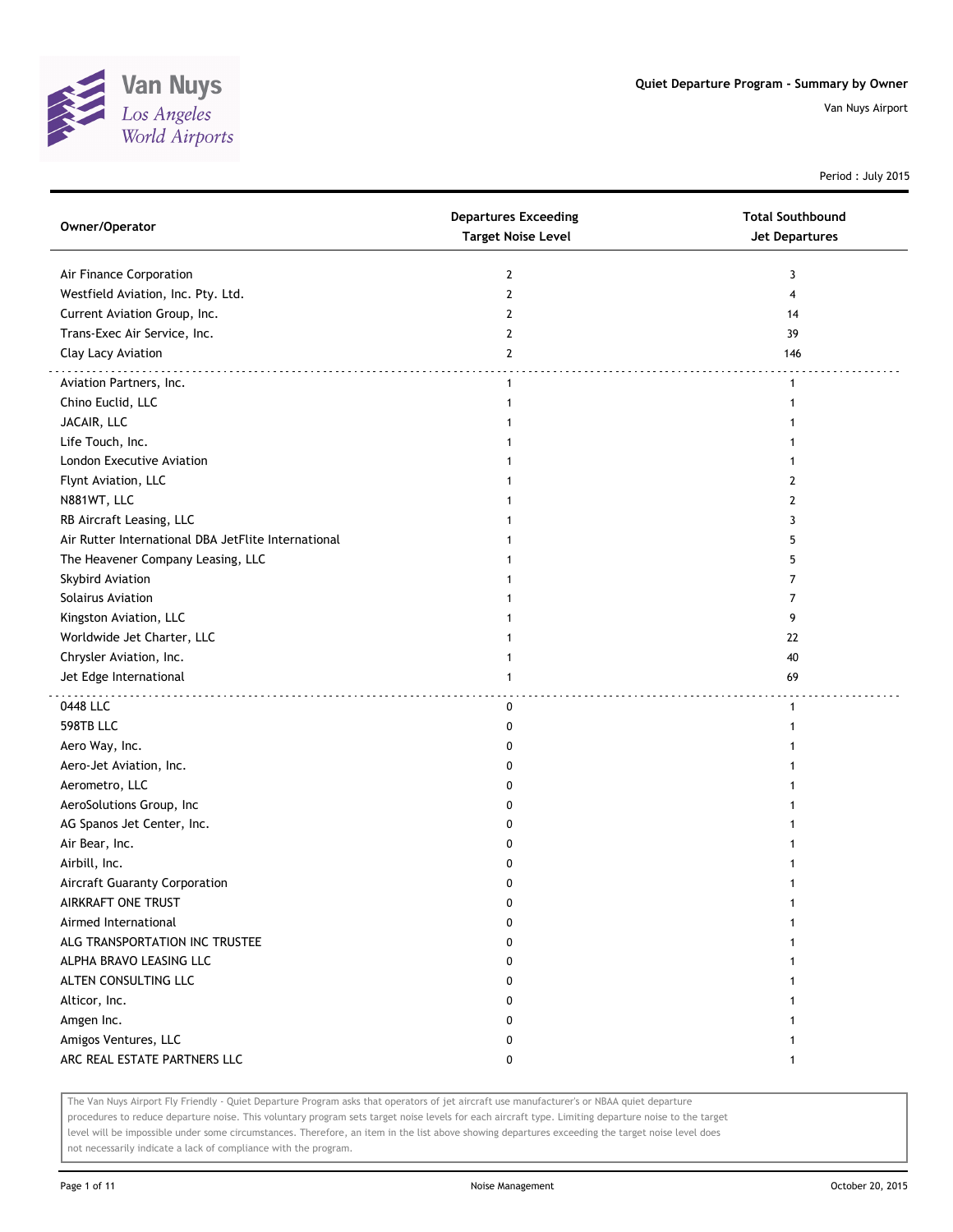

Period : July 2015

| Owner/Operator                           | <b>Departures Exceeding</b><br><b>Target Noise Level</b> | <b>Total Southbound</b><br><b>Jet Departures</b> |
|------------------------------------------|----------------------------------------------------------|--------------------------------------------------|
| Ares Technical Administration, LLC       | 0                                                        | 1                                                |
| ASHE DAVID J                             | 0                                                        | 1                                                |
| ASPEN ECLIPSE LLC                        | 0                                                        |                                                  |
| Avalon Capital Group, LLC                | 0                                                        |                                                  |
| Aviation Concepts, Inc.                  | 0                                                        |                                                  |
| Aviation Leasing Group, Inc.             | 0                                                        |                                                  |
| <b>Aviation West Charters</b>            | 0                                                        |                                                  |
| Banc of America Leasing & Capital, LLC   | 0                                                        | 1                                                |
| Banu, LLC                                | 0                                                        |                                                  |
| Berggruen Holdings, Ltd.                 | 0                                                        |                                                  |
| Birds Eye Management, Inc.               | 0                                                        |                                                  |
| BKF Aviation, Ltd.                       | 0                                                        |                                                  |
| <b>BLACK POTATO EXPRESS LLC</b>          | 0                                                        |                                                  |
| Blue Star Management Services Corp.      | 0                                                        |                                                  |
| Boeing                                   | 0                                                        |                                                  |
| Bombardier Aerospace Corp                | 0                                                        |                                                  |
| Boulder Aviation Management, LLC         | 0                                                        |                                                  |
| BPG 412, LLC                             | 0                                                        | 1                                                |
| C L Swanson Corporation                  | 0                                                        |                                                  |
| Caesars Entertainment Operating Co., Inc | 0                                                        |                                                  |
| Casey Company                            | 0                                                        |                                                  |
| Centaero Aviation                        | 0                                                        |                                                  |
| Center Charter, LLC                      | 0                                                        |                                                  |
| <b>CESSNA AIRCRAFT CO</b>                | 0                                                        |                                                  |
| CESSNA AIRCRAFT COMPANY                  | 0                                                        |                                                  |
| Chandelle Investment Corporation         | 0                                                        |                                                  |
| Charlie Juliet, Inc.                     | 0                                                        |                                                  |
| Chartright Air, Inc.                     | 0                                                        | 1                                                |
| <b>Chevron Aviation Services</b>         | 0                                                        |                                                  |
| <b>Childress Aviation</b>                | 0                                                        |                                                  |
| <b>CHRISTIAN EAGLES CORP</b>             | 0                                                        |                                                  |
| Citation 123 Corporation                 | 0                                                        |                                                  |
| Citation 501RL, NC, LLC                  | U                                                        |                                                  |
| City of Los Angeles LAPD Air Support Div | 0                                                        |                                                  |
| Columbus Bank & Trust Company            | 0                                                        |                                                  |
| <b>Compass Airlines</b>                  | 0                                                        |                                                  |
| CONTINENTAL RESOURCES INC                | 0                                                        |                                                  |
| Corporate Air, LLC                       | 0                                                        |                                                  |
| CSC Transport, Inc.                      | 0                                                        |                                                  |
| Culbertson Aviation, LLC                 | 0                                                        |                                                  |
| Custom Jet Charters, LLC                 | 0                                                        | 1                                                |

The Van Nuys Airport Fly Friendly - Quiet Departure Program asks that operators of jet aircraft use manufacturer's or NBAA quiet departure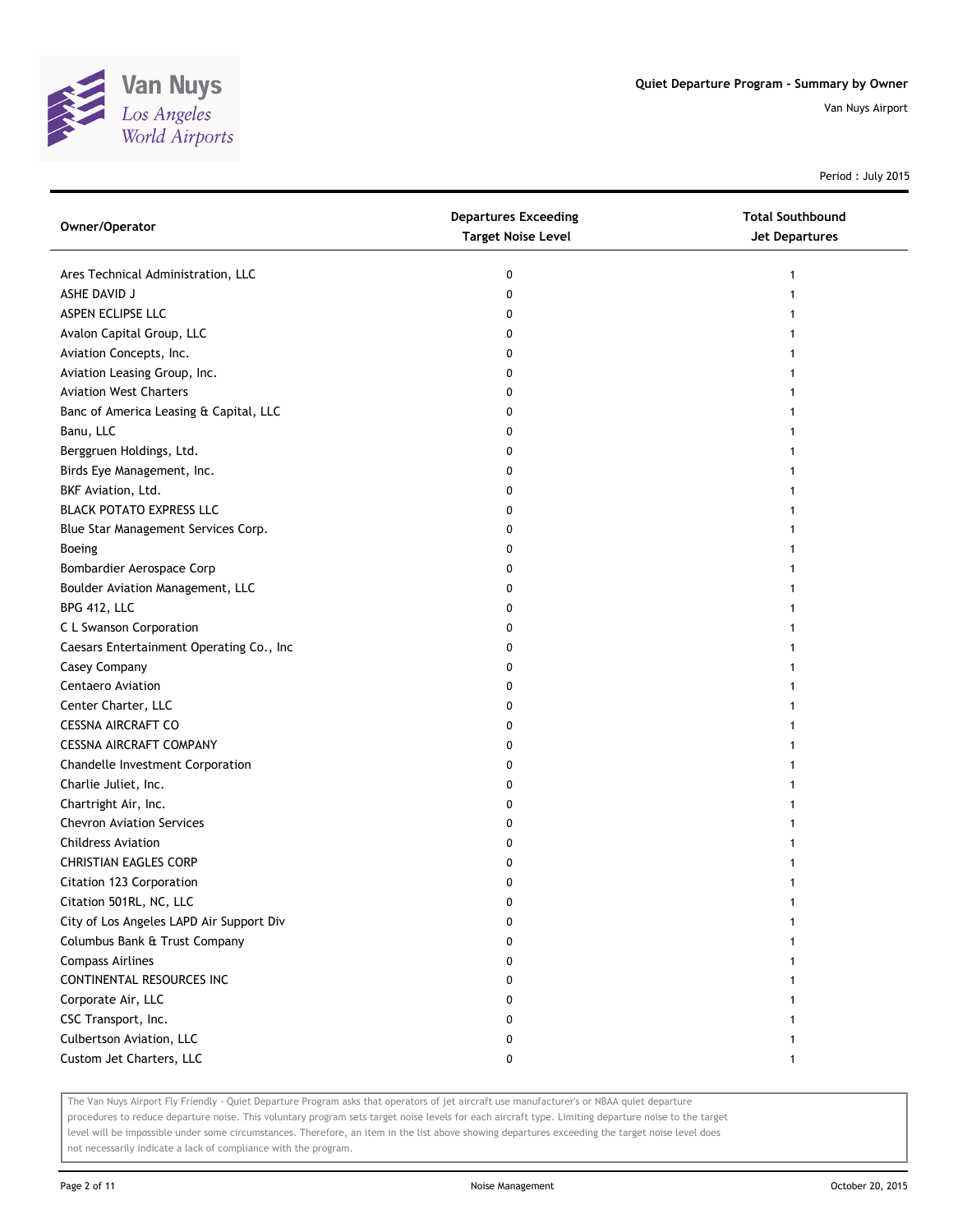

Period : July 2015

| Owner/Operator                              | <b>Departures Exceeding</b><br><b>Target Noise Level</b> | <b>Total Southbound</b><br>Jet Departures |
|---------------------------------------------|----------------------------------------------------------|-------------------------------------------|
| Daniel Calugar                              | 0                                                        |                                           |
| Dawson Management Group, Inc.               | 0                                                        |                                           |
| DELTA AIR LINES Inc.                        | 0                                                        |                                           |
| DHD Aviation Partnership, LLP               | 0                                                        |                                           |
| Diamond Aviation                            | 0                                                        |                                           |
| EAGLE CREEK AVIATION SERVICES INC           | 0                                                        |                                           |
| Earth Star, Inc.                            | 0                                                        |                                           |
| Elevair Aviation, LLC                       | 0                                                        |                                           |
| Energy Education of Montana, Inc.           | 0                                                        |                                           |
| ExcelAire, LLC                              | 0                                                        |                                           |
| Executive Beechcraft Charters, Inc.         | 0                                                        |                                           |
| Fairmont Aviation, LLC                      | 0                                                        |                                           |
| FedEx                                       | 0                                                        |                                           |
| <b>First National Bank</b>                  | 0                                                        |                                           |
| Fitness Management Corporation              | 0                                                        |                                           |
| Frank Lill & Son, Inc.                      | 0                                                        |                                           |
| Friedkin Aviation, Inc.                     | 0                                                        |                                           |
| G.J.R. Leasing, Inc.                        | 0                                                        |                                           |
| <b>GAAS LABS LLC</b>                        | 0                                                        |                                           |
| Gama Charters, Inc.                         | 0                                                        |                                           |
| <b>General Electric Capital Corporation</b> | 0                                                        |                                           |
| <b>GENMOR LLC</b>                           | 0                                                        |                                           |
| Giostyle                                    | 0                                                        |                                           |
| Global Flight, Inc.                         | 0                                                        |                                           |
| Grancor Aviation Inc.                       | 0                                                        |                                           |
| Grancor Aviation, Inc.                      | 0                                                        |                                           |
| Greenfield Aviation, LLC                    | 0                                                        |                                           |
| Guardian Air Service, LP                    | 0                                                        |                                           |
| Hansen Capital Management, Inc.             | 0                                                        |                                           |
| Harth Trading Establishment                 | 0                                                        |                                           |
| <b>Highstone Estates</b>                    | 0                                                        |                                           |
| Howlin Flying Service, LLC                  | 0                                                        |                                           |
| Hubbard Broadcasting, Inc.                  | U                                                        |                                           |
| IAC/InterActive Corporation                 | 0                                                        |                                           |
| IBC AIRWAYS Inc.                            | 0                                                        |                                           |
| Industrial Perforadora de Campeche          | 0                                                        |                                           |
| Innisfree Jet Center                        | 0                                                        |                                           |
| InterActiveCorp                             | 0                                                        |                                           |
| International Jet Club Ltd                  | 0                                                        |                                           |
| INTERNATIONAL JET MANAGEMENT GmbH           | 0                                                        |                                           |
| International Jet, LLC                      | 0                                                        | 1                                         |

The Van Nuys Airport Fly Friendly - Quiet Departure Program asks that operators of jet aircraft use manufacturer's or NBAA quiet departure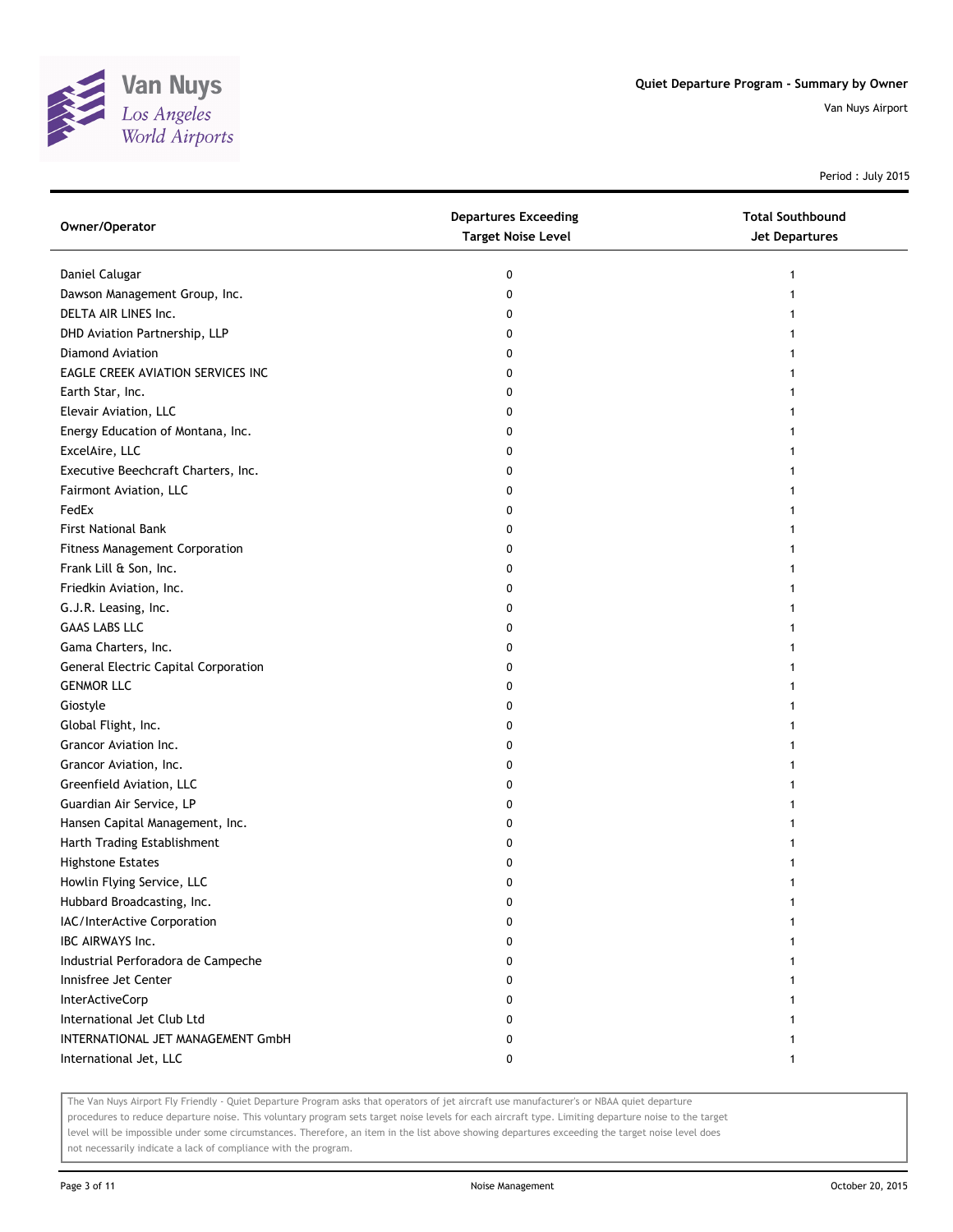

Period : July 2015

| Owner/Operator                      | <b>Departures Exceeding</b><br><b>Target Noise Level</b> | <b>Total Southbound</b><br><b>Jet Departures</b> |
|-------------------------------------|----------------------------------------------------------|--------------------------------------------------|
| J Bar B Aviation, LLC               | 0                                                        | 1                                                |
| Jet Aviation Business Jets, Inc.    | 0                                                        |                                                  |
| Jet Link Investments, Inc.          | 0                                                        |                                                  |
| Jet Logistics Inc                   | 0                                                        |                                                  |
| JET SET AIRCRAFT INC                | 0                                                        |                                                  |
| JetEx, LLC                          | 0                                                        |                                                  |
| KAISERAIR Inc.                      | 0                                                        |                                                  |
| KAP Aviation, LLC                   | 0                                                        |                                                  |
| Key Air, LLC                        | 0                                                        |                                                  |
| KP Holdings, LLC                    | 0                                                        |                                                  |
| L & L Leasing V, LLC                | 0                                                        |                                                  |
| Las Vegas Quality Homes, LLC        | 0                                                        |                                                  |
| Lewis Energy                        | 0                                                        |                                                  |
| Liberty Specialty Enterprises, Inc. | 0                                                        |                                                  |
| Lockheed Martin Corporation M & DS  | 0                                                        |                                                  |
| Luft Aviation Charter, Pty. Ltd.    | 0                                                        |                                                  |
| Mach One Air Charters, Inc.         | 0                                                        |                                                  |
| MCCKC LLC                           | 0                                                        | 1                                                |
| McNichols Company, Inc.             | 0                                                        |                                                  |
| MCS AIR LLC                         | 0                                                        |                                                  |
| ME, LLC                             | 0                                                        |                                                  |
| MEM Jet, LLC                        | 0                                                        |                                                  |
| Memley Aviation                     | 0                                                        |                                                  |
| Meridian Aviation                   | 0                                                        |                                                  |
| Michael Dorn                        | 0                                                        |                                                  |
| MICHENER ROBERT B                   | 0                                                        |                                                  |
| Mike Post Productions, Inc.         | 0                                                        |                                                  |
| Mill Creek Aviation, LLC            | 0                                                        | 1                                                |
| Milloaks, LLC                       | 0                                                        |                                                  |
| Minnesota Choice Aviation V, LLC    | 0                                                        |                                                  |
| N702SJ, LLC                         | 0                                                        |                                                  |
| <b>NASCAR Aviation</b>              | 0                                                        |                                                  |
| Nevada Air Transport, LLC           | U                                                        |                                                  |
| Nevada Challenger, LLC              | 0                                                        |                                                  |
| New Process Steel, LP               | 0                                                        |                                                  |
| Newport Federal                     | 0                                                        |                                                  |
| Norman Aircraft Leasing, Inc.       | 0                                                        |                                                  |
| NWW Excel, Inc.                     | 0                                                        |                                                  |
| PA Management, LLC                  | 0                                                        |                                                  |
| Pacific Coast Jet, LLC              | 0                                                        |                                                  |
| Panda Restaurant Group, Inc.        | 0                                                        |                                                  |

The Van Nuys Airport Fly Friendly - Quiet Departure Program asks that operators of jet aircraft use manufacturer's or NBAA quiet departure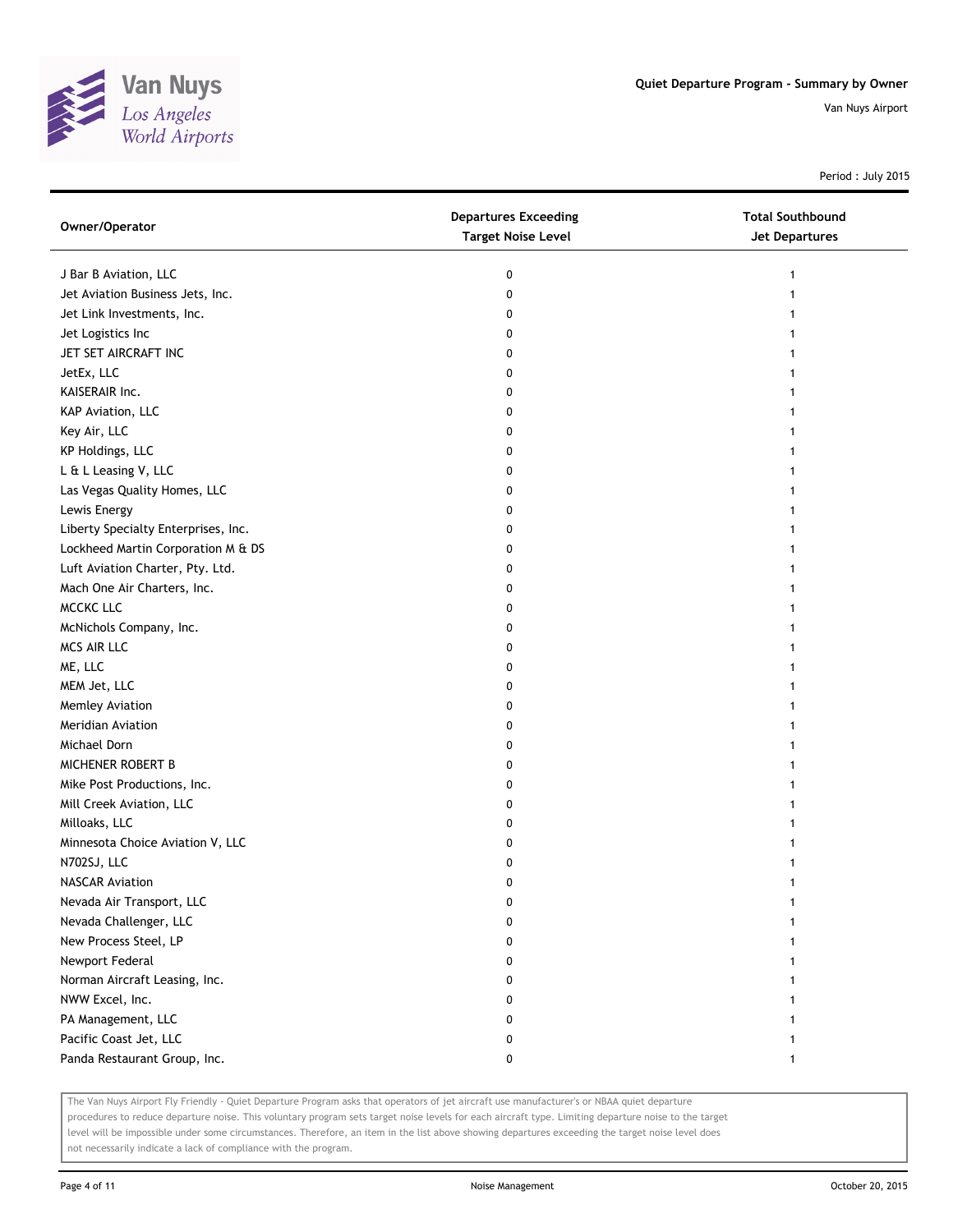

Period : July 2015

| Owner/Operator                           | <b>Departures Exceeding</b><br><b>Target Noise Level</b> | <b>Total Southbound</b><br><b>Jet Departures</b> |
|------------------------------------------|----------------------------------------------------------|--------------------------------------------------|
| PARAGON TRANSPORT MANAGEMENT LLC         | 0                                                        |                                                  |
| Passport 100, LLC                        | 0                                                        |                                                  |
| Pinetimber Aero, LLC                     | 0                                                        |                                                  |
| Presidential Aviation, Inc.              | 0                                                        |                                                  |
| Priester Aviation, LLC                   | 0                                                        |                                                  |
| Prime Aviation Pty. Ltd.                 | 0                                                        |                                                  |
| Pro-Tech Leasing, LLC                    | 0                                                        |                                                  |
| PRV Transportation, LLC                  | 0                                                        |                                                  |
| Rabbit Run, LLC                          | 0                                                        |                                                  |
| Rail Management & Consulting Corporation | 0                                                        |                                                  |
| RAMOS GEORGE L                           | 0                                                        |                                                  |
| Red Wing Aeroplane Co., LLC              | 0                                                        |                                                  |
| Reno Flying Service, Inc.                | 0                                                        |                                                  |
| Ridout Lumber Company                    | 0                                                        |                                                  |
| RIGGSBY CURYL                            | 0                                                        |                                                  |
| Royal Pacific Aviation CL 600, LLC       | 0                                                        |                                                  |
| Running Water Land and Cattle Company    | 0                                                        |                                                  |
| SALAMANDER SERVICES LLC                  | 0                                                        |                                                  |
| Santa Barbara Aircraft Management        | 0                                                        |                                                  |
| Santa Barbara Aviation                   | 0                                                        |                                                  |
| Schaumburg Jet, Inc.                     | 0                                                        |                                                  |
| Scott, D. Gregory                        | 0                                                        |                                                  |
| Seagate Air, LLC                         | 0                                                        |                                                  |
| Seneca Foods Corporation                 | 0                                                        |                                                  |
| SHEPHERD AIRCRAFT HOLDINGS 237 LLC       | 0                                                        |                                                  |
| Silicon Valley Express, Inc.             | 0                                                        |                                                  |
| Skyliner, Inc.                           | 0                                                        |                                                  |
| SKYWEST AIRLINES Inc.                    | 0                                                        |                                                  |
| Southport Leasing, LLC                   | 0                                                        |                                                  |
| STANDARD PROCESS INC                     | 0                                                        |                                                  |
| Starlink Aviation, Inc.                  | 0                                                        |                                                  |
| Starwood Management, LLC                 | 0                                                        |                                                  |
| State Farm Mutual Auto Insurance         | o                                                        |                                                  |
| STRIB Holdings, LLC                      | 0                                                        |                                                  |
| SUNSTATE AVIATION AND LEASING LLC        | 0                                                        |                                                  |
| Superior Industries International, Inc.  | 0                                                        |                                                  |
| Sweet Jet, LLC                           | 0                                                        |                                                  |
| T & A Aviation, LLC                      | 0                                                        |                                                  |
| Tahoe Teton Associates, Inc.             | 0                                                        |                                                  |
| TAYBERRY AVIATION LLC                    | 0                                                        |                                                  |
| TAYLOR BILLY L                           | 0                                                        |                                                  |

The Van Nuys Airport Fly Friendly - Quiet Departure Program asks that operators of jet aircraft use manufacturer's or NBAA quiet departure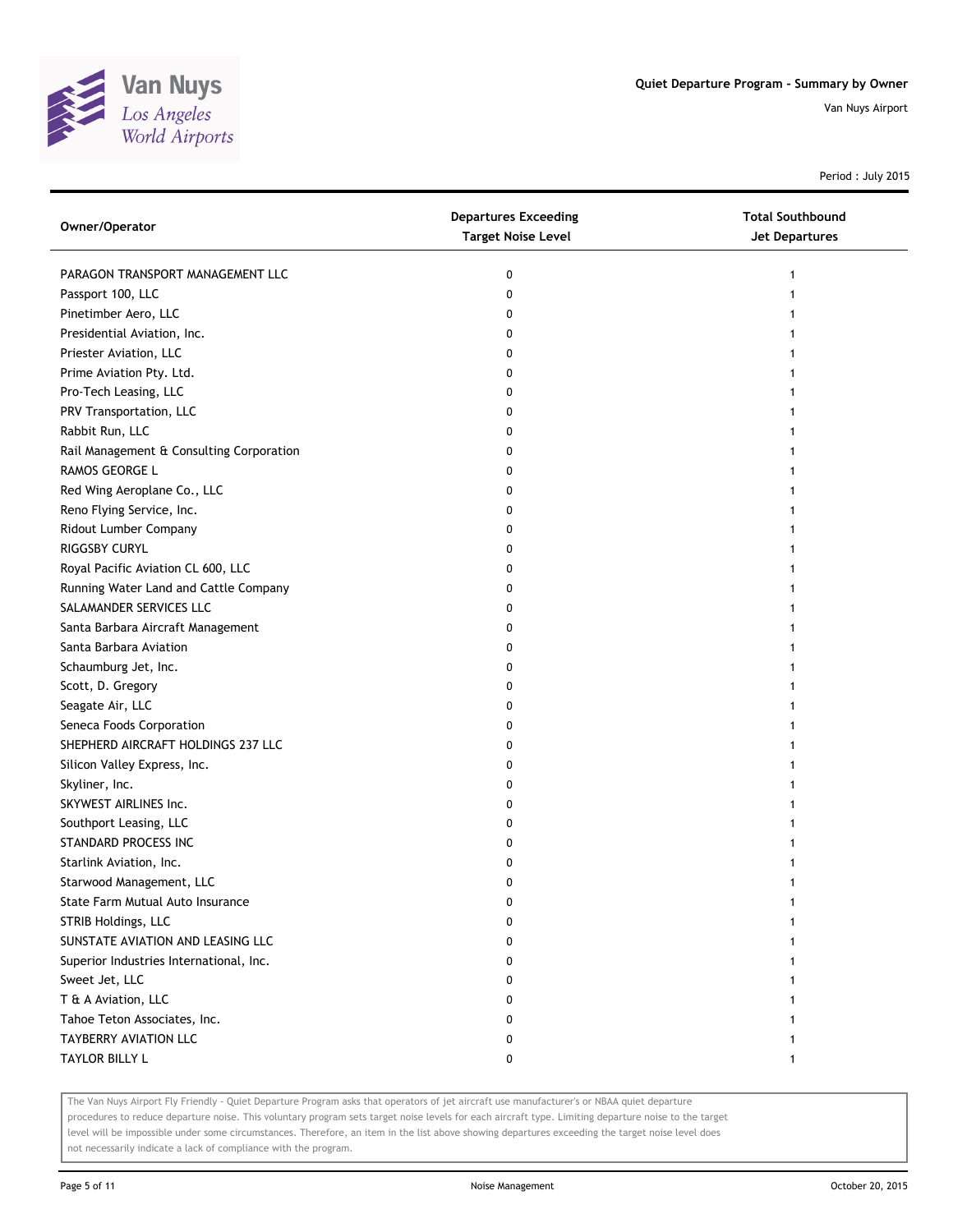

Period : July 2015

| Owner/Operator                           | <b>Departures Exceeding</b><br><b>Target Noise Level</b> | <b>Total Southbound</b><br><b>Jet Departures</b> |
|------------------------------------------|----------------------------------------------------------|--------------------------------------------------|
| TBN GROUP LLC                            | 0                                                        | 1                                                |
| TFK Aviation, Inc.                       | 0                                                        |                                                  |
| <b>TFT Aviation</b>                      | 0                                                        |                                                  |
| TPI Aircraft Interiors, LLC              | 0                                                        |                                                  |
| Tristen Aviation Group, LLC              | 0                                                        |                                                  |
| Tristram Colket, Jr.                     | 0                                                        |                                                  |
| TWIN CITIES AIR SERVICE Inc.             | 0                                                        |                                                  |
| Two Bear Management, LLC                 | 0                                                        |                                                  |
| UNITED AIRLINES Inc.                     | 0                                                        |                                                  |
| Universal Jet Aviation, Inc.             | 0                                                        |                                                  |
| Valley Logistics, LLC                    | 0                                                        |                                                  |
| Voyager Jet Center, LLC                  | 0                                                        |                                                  |
| <b>Washington Corporations</b>           | 0                                                        |                                                  |
| WELLS FARGO DELAWARE TRUST CO NA TRUSTEE | 0                                                        |                                                  |
| WESCO RESOURCES INC                      | 0                                                        |                                                  |
| West Ridge Air II, LLC                   | 0                                                        |                                                  |
| Wing & Rotor Transportation Holdings LLC | 0                                                        |                                                  |
| WING AND A PRAYER INC                    | 0                                                        |                                                  |
| WIV Air, LLC                             | 0                                                        |                                                  |
| WL Aircraft, Inc.                        | 0                                                        |                                                  |
| <b>Wolfe Air Aviation</b>                | 0                                                        |                                                  |
| WYNN AIRCRAFT IV LLC                     | 0                                                        |                                                  |
| ZULU ROMEO LLC                           | 0                                                        |                                                  |
| Ace Aviation Services Corporation        | 0                                                        | 2                                                |
| ADIN ACQUISITIONS LLC                    | 0                                                        | 2                                                |
| Aerolineas Ejecutivas, SA de CV          | 0                                                        | 2                                                |
| Air Kaitar, LLC                          | 0                                                        | 2                                                |
| Air Rutter International DBA FJI Jets    | 0                                                        | 2                                                |
| AMERICAN EAGLE AIRLINES Inc.             | 0                                                        | 2                                                |
| Arrabon Management Services, LLC         | 0                                                        | 2                                                |
| AVCENTER AIR CHARTERS                    | 0                                                        | 2                                                |
| Birardi Investments, LLC                 | 0                                                        | $\overline{2}$                                   |
| BOMBARDIER AEROSPACE CORP                | U                                                        | L                                                |
| <b>C510 AVIATION LLC</b>                 | 0                                                        | 2                                                |
| Challenger Aircraft Charters, LLC        | 0                                                        | 2                                                |
| <b>CVS Caremark</b>                      | 0                                                        | 2                                                |
| Delta Private Jets                       | 0                                                        | 2                                                |
| DSS214, LLC                              | 0                                                        | $\mathbf{2}$                                     |
| Elite Aviation, LLC                      | 0                                                        | 2                                                |
| Execucorp                                | 0                                                        | $\mathbf{2}$                                     |
| Flightworks                              | 0                                                        | $\mathbf{2}$                                     |

The Van Nuys Airport Fly Friendly - Quiet Departure Program asks that operators of jet aircraft use manufacturer's or NBAA quiet departure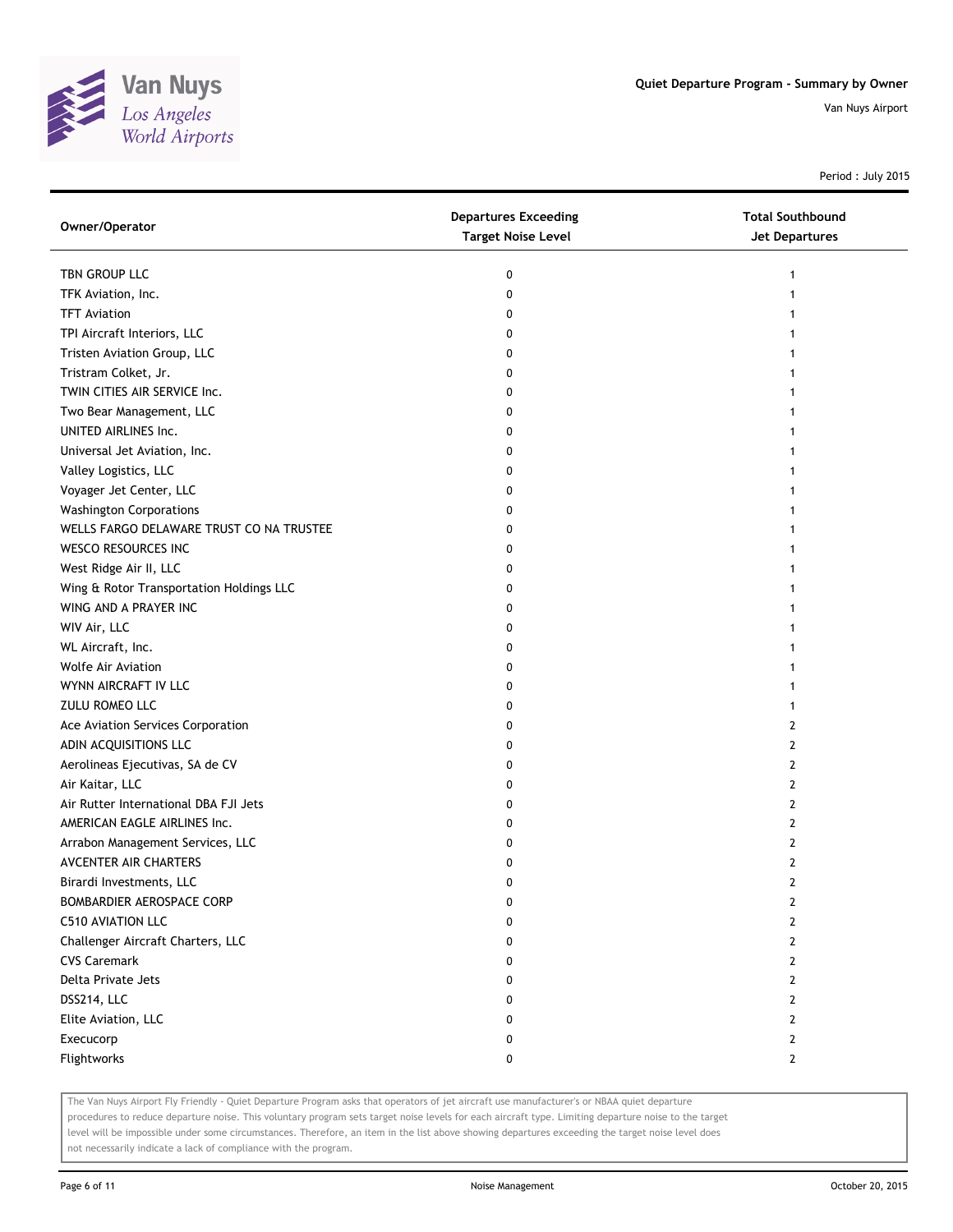

Period : July 2015

| Owner/Operator                         | <b>Departures Exceeding</b><br><b>Target Noise Level</b> | <b>Total Southbound</b><br>Jet Departures |
|----------------------------------------|----------------------------------------------------------|-------------------------------------------|
| Flying Farmer, LLC                     | 0                                                        | 2                                         |
| Gateway Aviation, Inc.                 | 0                                                        | $\overline{2}$                            |
| <b>GPJ 184, LLC</b>                    | 0                                                        | 2                                         |
| Hamster, LLC                           | 0                                                        | 2                                         |
| Hard Rock Hotel                        | 0                                                        | 2                                         |
| Honeywell, Inc.                        | 0                                                        | 2                                         |
| Image Air, LLC                         | 0                                                        | 2                                         |
| J.P. Air Charter, Inc.                 | 0                                                        | 2                                         |
| Jet Linx Aviation, LLC                 | 0                                                        | 2                                         |
| Jetaway Air Service, LLC               | 0                                                        | 2                                         |
| KW Flight, LLC                         | 0                                                        | 2                                         |
| Landmark Aviation                      | 0                                                        | $\overline{2}$                            |
| LJ60-266, LLC                          | 0                                                        | 2                                         |
| Mannco, LLC                            | 0                                                        | $\mathbf{2}$                              |
| Mary Rose Aviation, Inc.               | 0                                                        | $\mathbf{2}$                              |
| Maverik, Inc.                          | 0                                                        | $\mathbf{2}$                              |
| McKinley Air Transport, Inc.           | 0                                                        | $\mathbf{2}$                              |
| Michigan CAT Aviation, LLC             | 0                                                        | 2                                         |
| MKPL1, LLC                             | 0                                                        | 2                                         |
| Moelis & Company Manager, LLC          | 0                                                        | 2                                         |
| Mona Vie Aircraft Leasing, LLC         | 0                                                        | $\mathbf{2}$                              |
| Mr. Chow Enterprises, Ltd.             | 0                                                        | $\overline{2}$                            |
| Nevada Potomac Equipment, LLC          | 0                                                        | 2                                         |
| Newsflight, Inc.                       | 0                                                        | 2                                         |
| NIKE INC                               | 0                                                        | 2                                         |
| Niznick Enterprises, Inc.              | 0                                                        | 2                                         |
| Outpost International (US), LLC        | 0                                                        | $\mathbf{2}$                              |
| OZARK MANAGEMENT INC                   | 0                                                        | 2                                         |
| Penske Jet, Inc.                       | 0                                                        | 2                                         |
| R.O.P. Aviation, Inc.                  | 0                                                        | 2                                         |
| Raspberry Consulting, LLC              | 0                                                        | 2                                         |
| Rocky Mountain Bingo (1995) Ltd. Co.   | 0                                                        | $\overline{2}$                            |
| RSGH L.P.                              | 0                                                        | 2                                         |
| RUSSCOR CITATION LLC                   | 0                                                        | 2                                         |
| SCB Falcon, LLC                        | 0                                                        | 2                                         |
| SG Acquisitions, LLC                   | 0                                                        | 2                                         |
| Sky River Consulting, LLC              | 0                                                        | 2                                         |
| Sterling Aviation, LLC                 | 0                                                        | 2                                         |
| Swift Aviation Management, Inc.        | 0                                                        | 2                                         |
| Tango Air, Inc., DBA Schubach Aviation | 0                                                        | 2                                         |
| The Flightstar Corp                    | 0                                                        | $\mathbf{2}$                              |

The Van Nuys Airport Fly Friendly - Quiet Departure Program asks that operators of jet aircraft use manufacturer's or NBAA quiet departure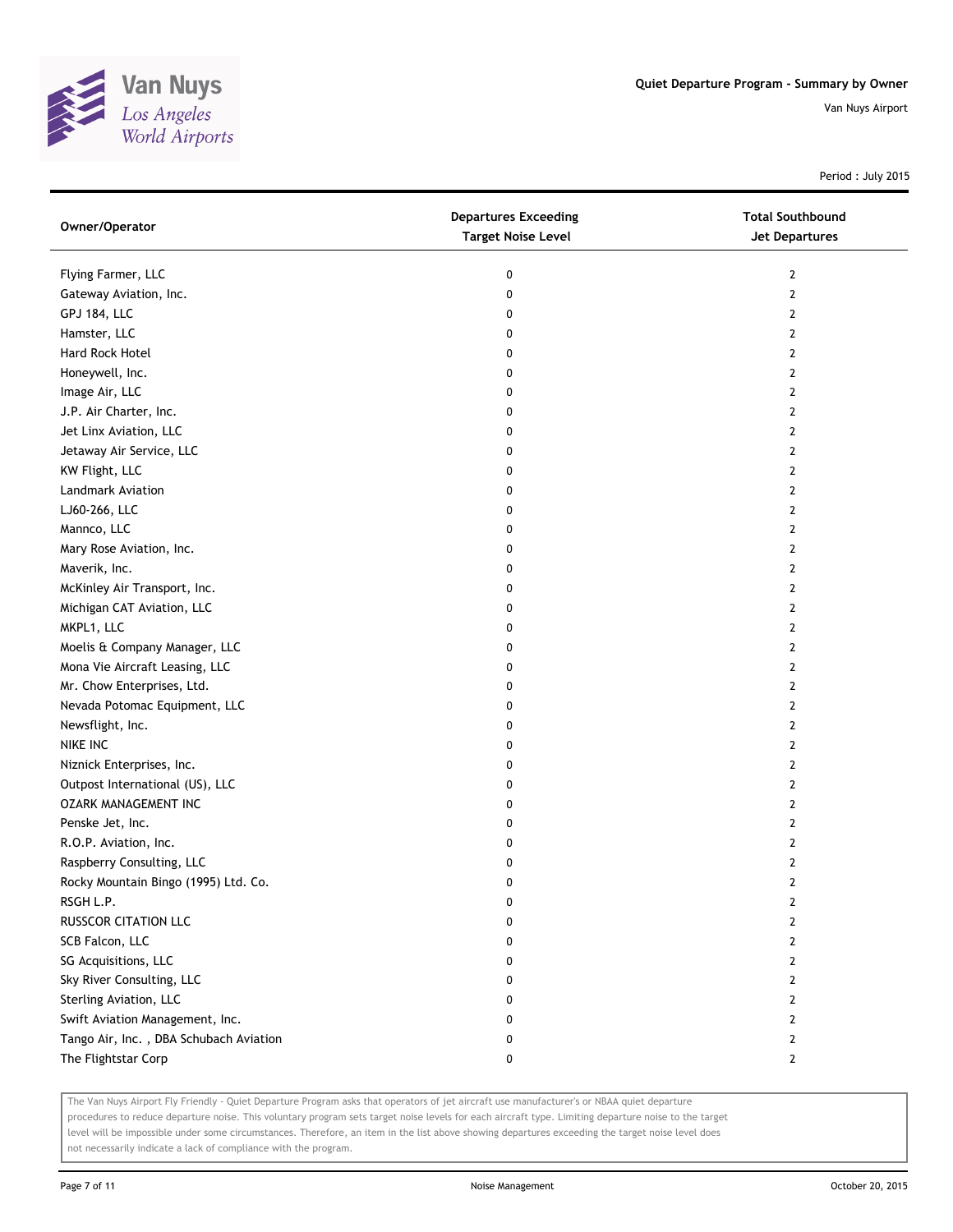

Period : July 2015

| Owner/Operator                                  | <b>Departures Exceeding</b><br><b>Target Noise Level</b> | <b>Total Southbound</b><br>Jet Departures |
|-------------------------------------------------|----------------------------------------------------------|-------------------------------------------|
| VCS Air, LLC                                    | 0                                                        | 2                                         |
| Velox Aircraft, LLC                             | 0                                                        | 2                                         |
| Waffle House, Inc.                              | 0                                                        | 2                                         |
| Walker, L. Dudley                               | 0                                                        | 2                                         |
| WILMINGTON TRUST CO OWNER TRUSTEE               | 0                                                        | 2                                         |
| <b>Wilshire Associates</b>                      | 0                                                        | 2                                         |
| 5664, LLC                                       | 0                                                        | 3                                         |
| Acabel, LLC                                     | 0                                                        | 3                                         |
| Agro - Jal Farms, Inc.                          | 0                                                        | 3                                         |
| Allstate Insurance Company                      | 0                                                        | 3                                         |
| AMVAL LLC                                       | 0                                                        | 3                                         |
| A-Ron Resources, LLC                            | 0                                                        | 3                                         |
| Boichco, LLC                                    | 0                                                        | 3                                         |
| <b>CM Holdings</b>                              | 0                                                        | 3                                         |
| Cove Aviation Partners, LLC                     | 0                                                        | 3                                         |
| DeBartolo Property Group Flight Department      | 0                                                        | 3                                         |
| Dole Foods Flight Operations, Inc.              | 0                                                        | 3                                         |
| ExcelAire Service, Inc.                         | 0                                                        | 3                                         |
| Landmark Aviation Aircraft Management & Charter | 0                                                        | 3                                         |
| Loretto Aviation, LLC                           | 0                                                        | 3                                         |
| Merle Norman Cosmetics, Inc.                    | 0                                                        | 3                                         |
| <b>MGM Resorts International</b>                | 0                                                        | 3                                         |
| N36MU, LLC                                      | 0                                                        | 3                                         |
| N702SS LLC                                      | 0                                                        | 3                                         |
| NOLAN CAPITAL INC                               | 0                                                        | 3                                         |
| Peregrine Point LLC                             | 0                                                        | 3                                         |
| Red.com                                         | 0                                                        | 3                                         |
| SMRK, LLC                                       | 0                                                        | 3                                         |
| Superior Transportation Associates, Inc.        | 0                                                        | 3                                         |
| Talon Air, Inc.                                 | 0                                                        | 3                                         |
| TEXTRON FINANCIAL CORP                          | 0                                                        | 3                                         |
| The Employers Benefit Group, LLC                | 0                                                        | 3                                         |
| TJ Aviation, LLC                                | 0                                                        | 3                                         |
| Trijet Aviation Management, LLC                 | 0                                                        | 3                                         |
| VIRGIN BLUE AIRLINES Pty Ltd                    | 0                                                        | 3                                         |
| VISTAJET Luftfahrtunternehmen GmbH              | 0                                                        | 3                                         |
| WELLS FARGO BANK NORTHWEST NA TRUSTEE           | 0                                                        | 3                                         |
| Xerox Corporation                               | 0                                                        | 3                                         |
| Aero Air, LLC                                   | 0                                                        |                                           |
| Aero Jet Services, LLC                          | 0                                                        |                                           |
| Aeropremiere, LLC                               | 0                                                        | 4                                         |

The Van Nuys Airport Fly Friendly - Quiet Departure Program asks that operators of jet aircraft use manufacturer's or NBAA quiet departure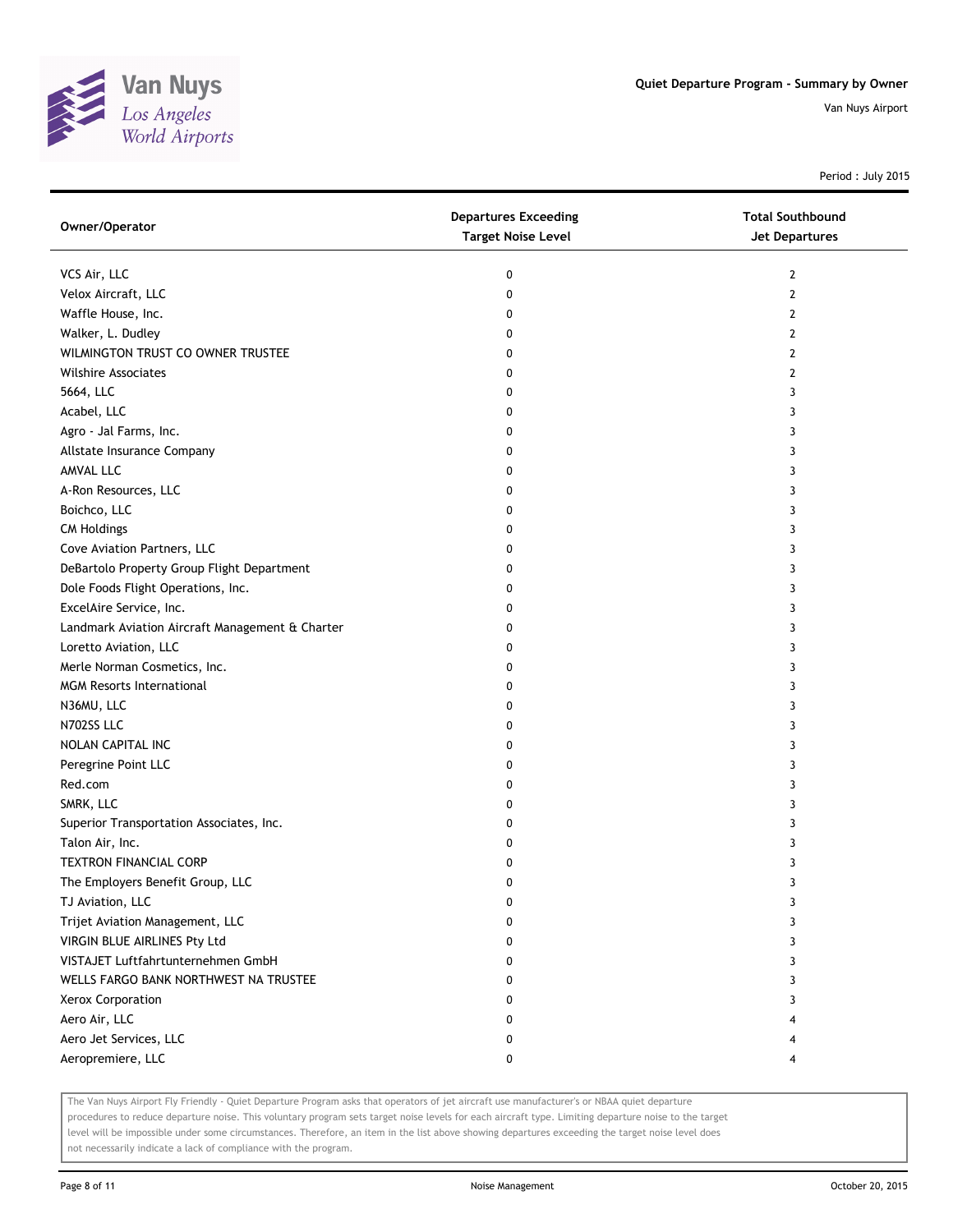

Period : July 2015

| Owner/Operator                        | <b>Departures Exceeding</b><br><b>Target Noise Level</b> | <b>Total Southbound</b><br><b>Jet Departures</b> |
|---------------------------------------|----------------------------------------------------------|--------------------------------------------------|
| Air Alliance, LLC                     | 0                                                        | 4                                                |
| Desert Air 3, Ltd.                    | 0                                                        | 4                                                |
| Dream Trans, LLC                      | 0                                                        | 4                                                |
| FBO Professionals Group, Inc.         | 0                                                        | 4                                                |
| Golden State Air Charter, LLC         | 0                                                        | 4                                                |
| Golden State Jet, LLC                 | 0                                                        | 4                                                |
| Jet Aviation/Van Nuys                 | 0                                                        | 4                                                |
| JetSelect Aviation                    | 0                                                        | 4                                                |
| Journey Aviation, LLC                 | 0                                                        | 4                                                |
| K/S Aviation, LLC                     | 0                                                        |                                                  |
| Mendota Aircraft Management, LLC      | 0                                                        | 4                                                |
| Occidental Petroleum Corporation      | 0                                                        |                                                  |
| Paragon Airways                       | 0                                                        | 4                                                |
| PMC Global, Inc.                      | 0                                                        |                                                  |
| Prime Jet, LLC                        | 0                                                        |                                                  |
| R FLIGHT SERVICES LLC                 | 0                                                        | 4                                                |
| Regency Air, LLC                      | 0                                                        | 4                                                |
| Riley Air, LLC                        | 0                                                        | 4                                                |
| <b>Starbase Aviation</b>              | 0                                                        | 4                                                |
| TRI AVIATION INC                      | 0                                                        | 4                                                |
| Windsor Jet Management                | 0                                                        | 4                                                |
| Cessna Aircraft Company               | 0                                                        | 5                                                |
| Cin-Air, Ltd.                         | 0                                                        | 5                                                |
| FL Aviation Corp.                     | 0                                                        | 5                                                |
| <b>Gama Aviation</b>                  | 0                                                        | 5                                                |
| Green Two, Inc.                       | 0                                                        | 5                                                |
| Hill Air Company, Ltd                 | 0                                                        | 5                                                |
| M & B HOLDINGS OF DELAWARE LLC        | 0                                                        | 5                                                |
| Meridian Air Charter                  | 0                                                        | 5                                                |
| NantWorks, LLC                        | 0                                                        | 5                                                |
| Pilgrim Enterprises C/O Castle & Cook | 0                                                        | 5                                                |
| <b>STA Jets</b>                       | 0                                                        | 5                                                |
| Threshold Technologies, Inc.          | 0                                                        | 5                                                |
| Tull Family Trust C/O Mickey Segal    | 0                                                        | 5                                                |
| Tutor-Saliba Corporation              | 0                                                        | 5                                                |
| Ultra-Lux Jets, Inc.                  | 0                                                        | 5                                                |
| WILMINGTON TRUST CO TRUSTEE           | 0                                                        | 5                                                |
| Air Lease Corporation                 | 0                                                        | 6                                                |
| Allen Lund Company, Inc.              | 0                                                        | 6                                                |
| Ambrose Corporation                   | 0                                                        | 6                                                |
| <b>BANK OF UTAH TRUSTEE</b>           | 0                                                        | 6                                                |

The Van Nuys Airport Fly Friendly - Quiet Departure Program asks that operators of jet aircraft use manufacturer's or NBAA quiet departure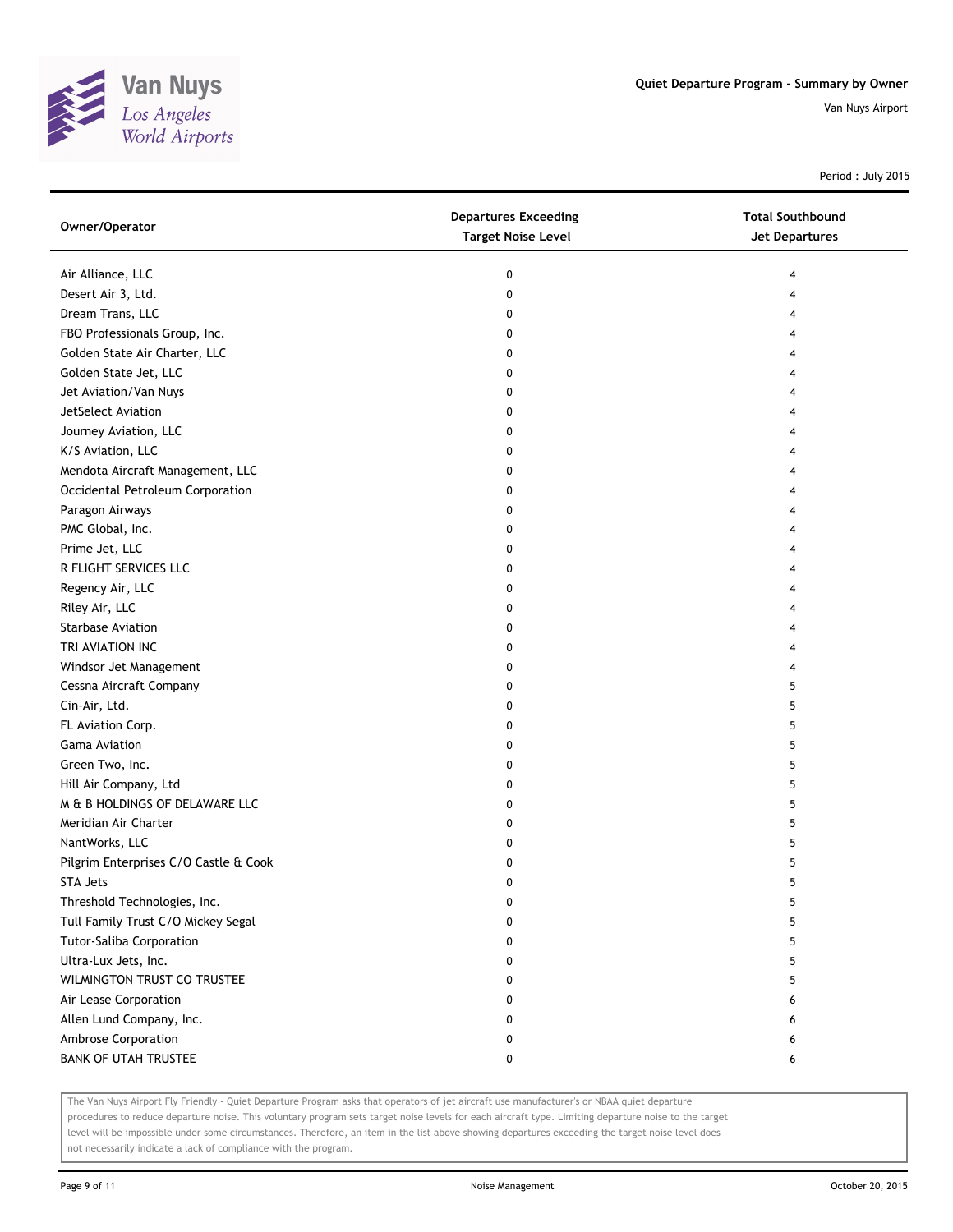

Period : July 2015

| Owner/Operator                       | <b>Departures Exceeding</b><br><b>Target Noise Level</b> | <b>Total Southbound</b><br><b>Jet Departures</b> |
|--------------------------------------|----------------------------------------------------------|--------------------------------------------------|
| Channel Island Aviation, Inc.        | 0                                                        | 6                                                |
| Hollister Aviation, LLC              | 0                                                        | 6                                                |
| Latitude 33 Aviation LLC             | 0                                                        | 6                                                |
| AG Logistic Services, LLC            | 0                                                        | 7                                                |
| Airbar, LLC                          | 0                                                        | $\overline{7}$                                   |
| Blue Sky 45, LLC                     | 0                                                        | 7                                                |
| Cinco Air Charter, LLC               | 0                                                        | 7                                                |
| Domino's Pizza, LLC                  | 0                                                        | $\overline{7}$                                   |
| Paramount Pictures Corporation       | 0                                                        | $\overline{7}$                                   |
| Sands Aviation, LLC                  | 0                                                        | $\overline{7}$                                   |
| SP Aviation, Inc.                    | 0                                                        | 7                                                |
| The DIRECTV Group, Inc.              | 0                                                        | $\overline{7}$                                   |
| Wonderful Citrus Aviation            | 0                                                        | 7                                                |
| Craig Air Center, Inc.               | 0                                                        | 8                                                |
| <b>NVJETS</b>                        | 0                                                        | 8                                                |
| Space Exploration Technologies       | 0                                                        | 8                                                |
| Excellent Investment, LLC            | 0                                                        | 9                                                |
| MC Group                             | 0                                                        | 9                                                |
| <b>Richardson Aviation</b>           | 0                                                        | 9                                                |
| Wells Fargo Equipment Finance, Inc.  | 0                                                        | 9                                                |
| Aviation Consultants, Inc.           | 0                                                        | 10                                               |
| West Coast Charters, LLC             | 0                                                        | 10                                               |
| <b>Biscuit Aviation, LLC</b>         | 0                                                        | 11                                               |
| FUGA, Inc.                           | 0                                                        | 11                                               |
| Oakmont Corporation                  | 0                                                        | 12                                               |
| Executive Jet Management, Inc.       | 0                                                        | 13                                               |
| Desert Jet, LLC                      | 0                                                        | 15                                               |
| Flexjet                              | 0                                                        | 16                                               |
| <b>UNKNOWN</b>                       | 0                                                        | 16                                               |
| Flexjets                             | 0                                                        | 17                                               |
| Sun Air Jets, LLC                    | 0                                                        | 18                                               |
| <b>TWC Aviation</b>                  | 0                                                        | 18                                               |
| <b>AVJET Corporation</b>             | 0                                                        | 19                                               |
| Travel Management Company, Ltd       | 0                                                        | 20                                               |
| Silver Air                           | 0                                                        | 21                                               |
| Pegasus Elite Aviation               | 0                                                        | 22                                               |
| <b>Flight Options</b>                | 0                                                        | 24                                               |
| SunQuest Executive Air Charter, Inc. | 0                                                        | 25                                               |
| Dreamline Aviation, LLC              | 0                                                        | 34                                               |
| FltPlan.com                          | 0                                                        | 38                                               |
| JetSuite                             | 0                                                        | 48                                               |

The Van Nuys Airport Fly Friendly - Quiet Departure Program asks that operators of jet aircraft use manufacturer's or NBAA quiet departure